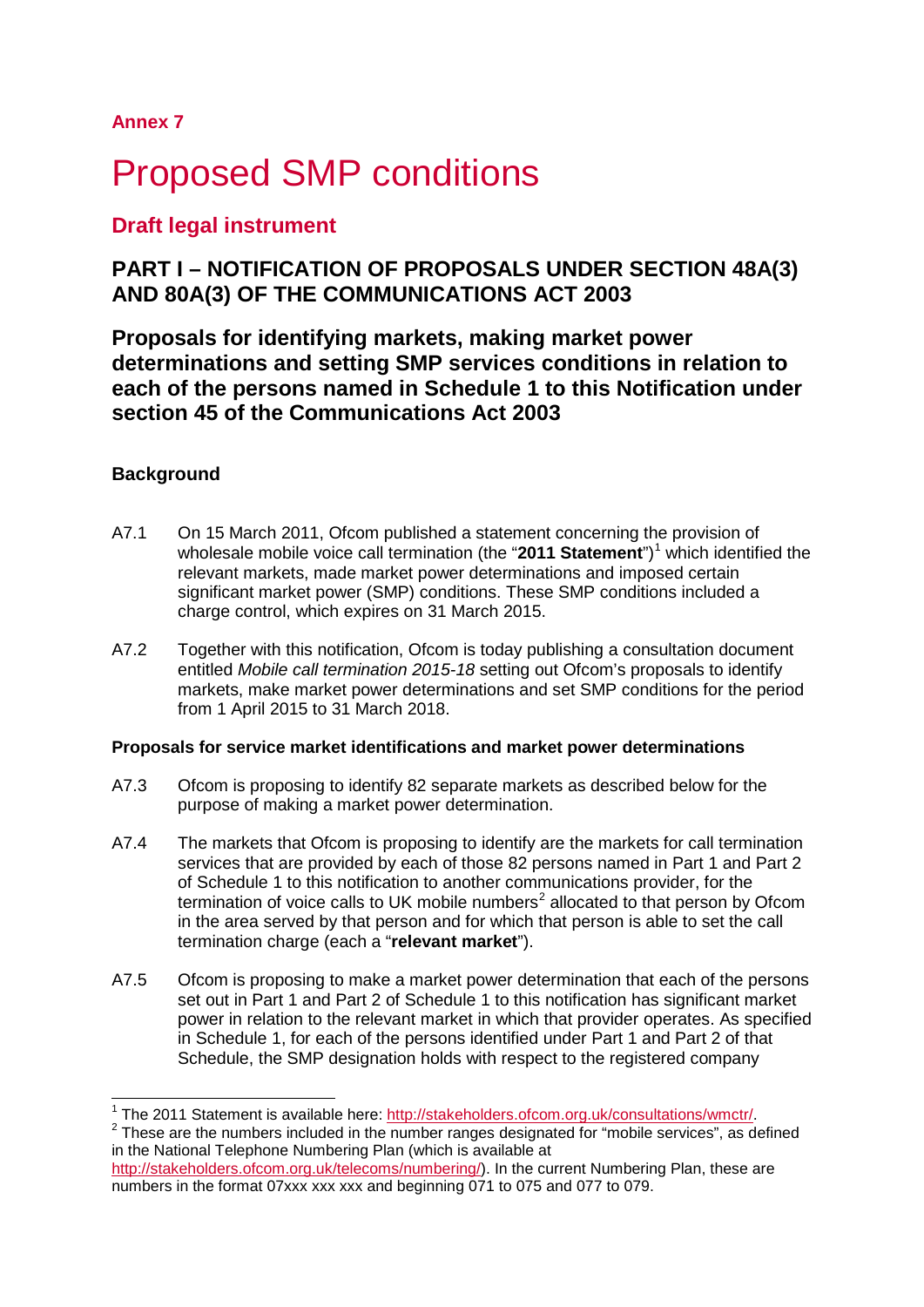identified and any of its subsidiaries or holding companies, or any subsidiary of such holding companies, all as defined by section 1159 of the Companies Act 2006, in so far as they operate on the relevant market.

A7.6 The effect of, and Ofcom's reasons for making, the proposals for identifying the markets and making the market power determinations referred to above are set out in the consultation document accompanying this notification.

# **Proposals to set and revoke SMP service conditions**

- A7.7 Ofcom is proposing to set the following SMP conditions
	- on each person named in **Part 1** of Schedule 1 to this notification, conditions **M1**, **M2** and **M4** set out in Schedule 2; and
	- on each person named in **Part 2** of Schedule 1 to this notification, conditions **M1**, **M2**, **M3** and **M4** set out in Schedule 2.
- A7.8 Ofcom is proposing that those SMP conditions shall apply, in the case of each person on whom they are set, in respect of the relevant market on which that person operates.
- A7.9 Unless otherwise stated in Schedule 1 to this notification, the SMP conditions that Ofcom is proposing shall take effect from the date of the notification under sections 48(1) and 79(4) of the Communications Act 2003 (the "**Act**") adopting the proposals set out in this notification and shall have effect until the publication of a notification under section 48(1) of the Act revoking such conditions.
- A7.10 Ofcom is proposing to revoke the SMP conditions set out at Annex 1 to the 2011 Statement, as amended in 2011 and 2012, with effect from the date of publication of any subsequent notification under section 48(1) of the Act adopting these proposals to revoke those conditions. Ofcom proposes that section 16 of the Interpretation Act 1978 shall apply as if this proposed revocation were a repeal of an enactment by an Act of Parliament.
- A7.11 The effect of, and Ofcom's reasons for making, the proposals referred to above are contained in the consultation statement accompanying this notification.

# **Ofcom's duties and legal tests**

- A7.12 In identifying and analysing the markets referred to in this notification, and in considering whether to make the corresponding proposals set out in this notification, Ofcom has, in accordance with section 79 of the Act, taken due account of all applicable guidelines and recommendations which have been issued or made by the European Commission in pursuance of the provisions of a European Union instrument, and which relate to market identification and analysis or the determination of what constitutes significant market power. In doing so, pursuant to Article 3(3) of Regulation (EC) No. 1211/2009, Ofcom has also taken utmost account of any relevant opinion, recommendation, guidance advice or regulatory practice adopted by BEREC.
- A7.13 Ofcom considers that the proposed SMP conditions set out in Schedule 2 comply with the requirements of sections 45 to 47, 87 and 88 of the Act, as appropriate and relevant to each such SMP condition, and further that the proposed revocation of the SMP conditions set out in the 2011 Statement referred to above comply with the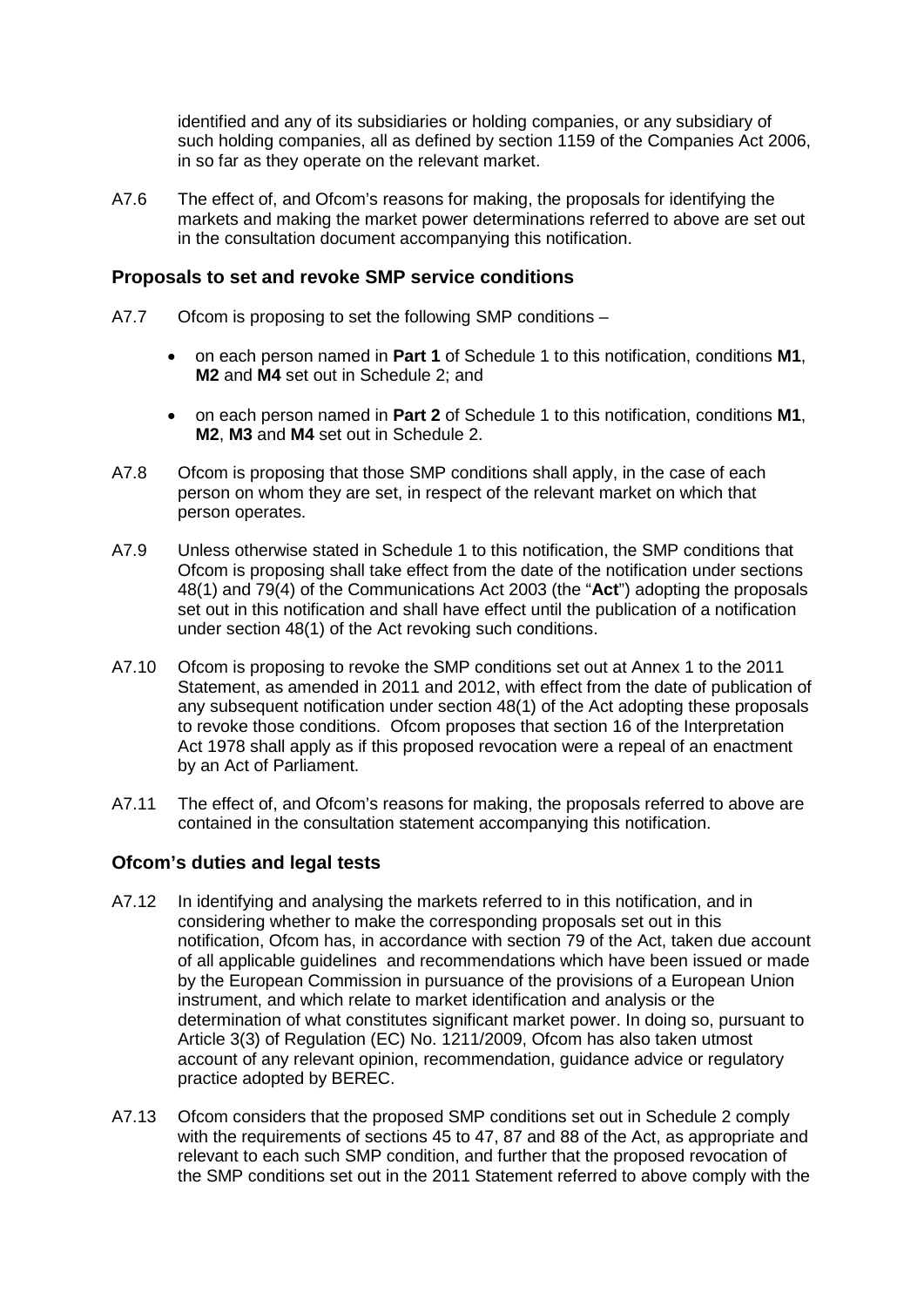requirements of sections 45 to 47, 87 and 88 of the Act, as appropriate and relevant to them.

A7.14 In making all of the proposals referred to in this notification, Ofcom has also considered and acted in accordance with its general duties set out in section 3 of the Act and the six Community requirements set out in section 4 of the Act. In accordance with section 4A of the Act, Ofcom has also taken due account of all applicable recommendations issued by the European Commission under Article 19(1) of the Framework Directive.

# **Making representations**

A7.15 Representations may be made to Ofcom about any of the proposals set out in this notification and the accompanying consultation document by no later than 13 August 2013.

## **Notification of the Secretary of State**

A7.16 Copies of this notification and the accompanying explanatory statement have been sent to the Secretary of State in accordance with sections 48C(1) and 81(1) of the Act.

# **Interpretation**

- A7.17 For the purpose of interpreting this notification
	- a. except in so far as the context otherwise requires or as otherwise defined in this notification, words or expressions used shall have the same meaning as it has in the Act;
	- b. headings and titles shall be disregarded;
	- c. expressions cognate with those referred to in this notification shall be construed accordingly; and
	- d. the Interpretation Act 1978 (c. 30) shall apply as if this notification were an Act of Parliament.

The Schedules to this Notification shall form part of this Notification.

# **Signed**

**Brian Potterill Competition Policy Director**

**A person authorised by OFCOM under paragraph 18 of the Schedule to the Office of Communications Act 2002**

**4 June 2014**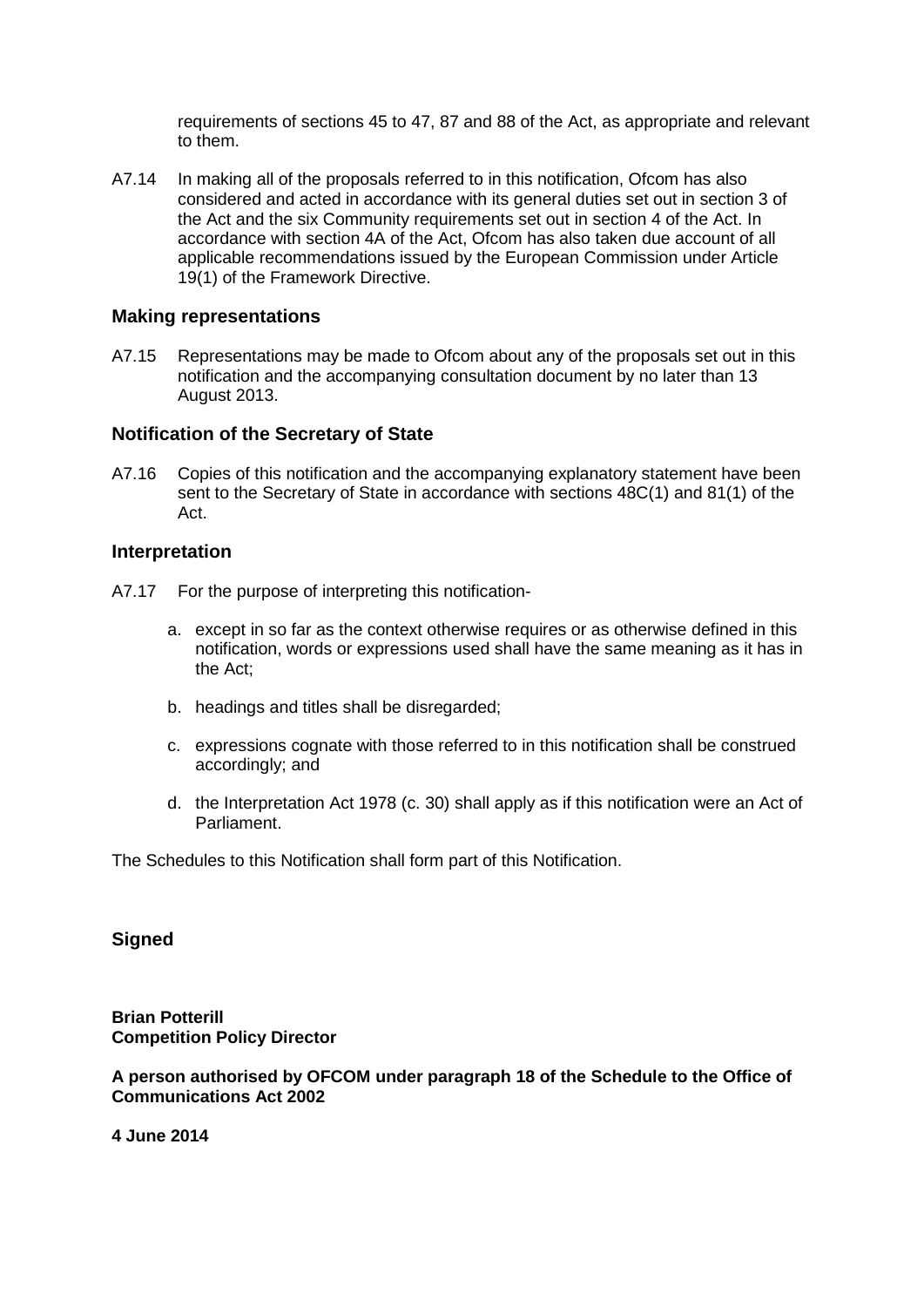## **SCHEDULE 1**

#### **Part 1**

**For each of the persons identified below, the SMP designation holds with respect to the registered company identified and any of its subsidiaries or holding companies, or any subsidiary of such holding companies, all as defined by section 1159 of the Companies Act 2006, in so far as they operate on the relevant market.** 

- 1. **(AQ) Ltd,** whose registered company number is 3663860 and registered address is 13-15 Hunslet Road, Leeds, West Yorkshire, LS10 1JQ, United Kingdom.
- 2. **08Direct Ltd,** whose registered company number is 6428331 and registered address is Mazhar House, 48 Bradford Road, Stanningley, Leeds, West Yorkshire, LS28 6DD, United Kingdom.
- 3. **24 Seven Communications Ltd,** whose registered company number is 4468566 and registered address is c/o Novis & Co Chartered Accountants, 1 Victoria Court Bank Square, Morley, Leeds, West Yorkshire, LS27 9SE, United Kingdom.
- 4. **Ace Call Ltd**, whose registered company number is 6729339 and registered address is 11 Hatton Garden, Liverpool, Merseyside, L3 2HA, United Kingdom.
- 5. **Airwave Solutions Ltd,** whose registered company number is 3985643 and registered address is Charter Court, 50 Windsor Road, Slough, Berkshire, SL1 2EJ, United Kingdom.
- 6. **Alliance Technologies LLC,** whose registered entity number is 1616678 and registered address is 1932 Service Corp., 1301 East Ninth Street Suite, 3500 Cleveland, OH 44114, USA.
- 7. **Andrews & Arnold Ltd,** whose registered company number is 3342760 and registered address is Enterprise Court, Downmill Road, Bracknell, Berkshire, RG12 1QS, United Kingdom.
- 8. **Bellingham Telecommunications Ltd,** whose registered company number is 7038166 and registered address is 3rd Floor, 67-68 Jermyn Street, London, SW1Y 6NY, United Kingdom.
- 9. **British Telecommunications Plc,** whose registered company number is 1800000 and registered address is 81 Newgate Street, London, EC1A 7AJ, United Kingdom.
- 10. **BT OnePhone Ltd,** whose registered company number is 08043734 and registered address is 81 Newgate Street, London, EC1A 7AJ, United Kingdom.
- 11. **Callax Ltd,** whose registered company number is 4883104 and registered address is Level 7, Tower 42, 25 Old Broad Street, London, EC2N 1HN, United Kingdom.
- 12. **CFL Communications Ltd,** whose registered company number is 4419749 and registered address is 100 Pall Mall, London, SW1Y 5NQ, United Kingdom.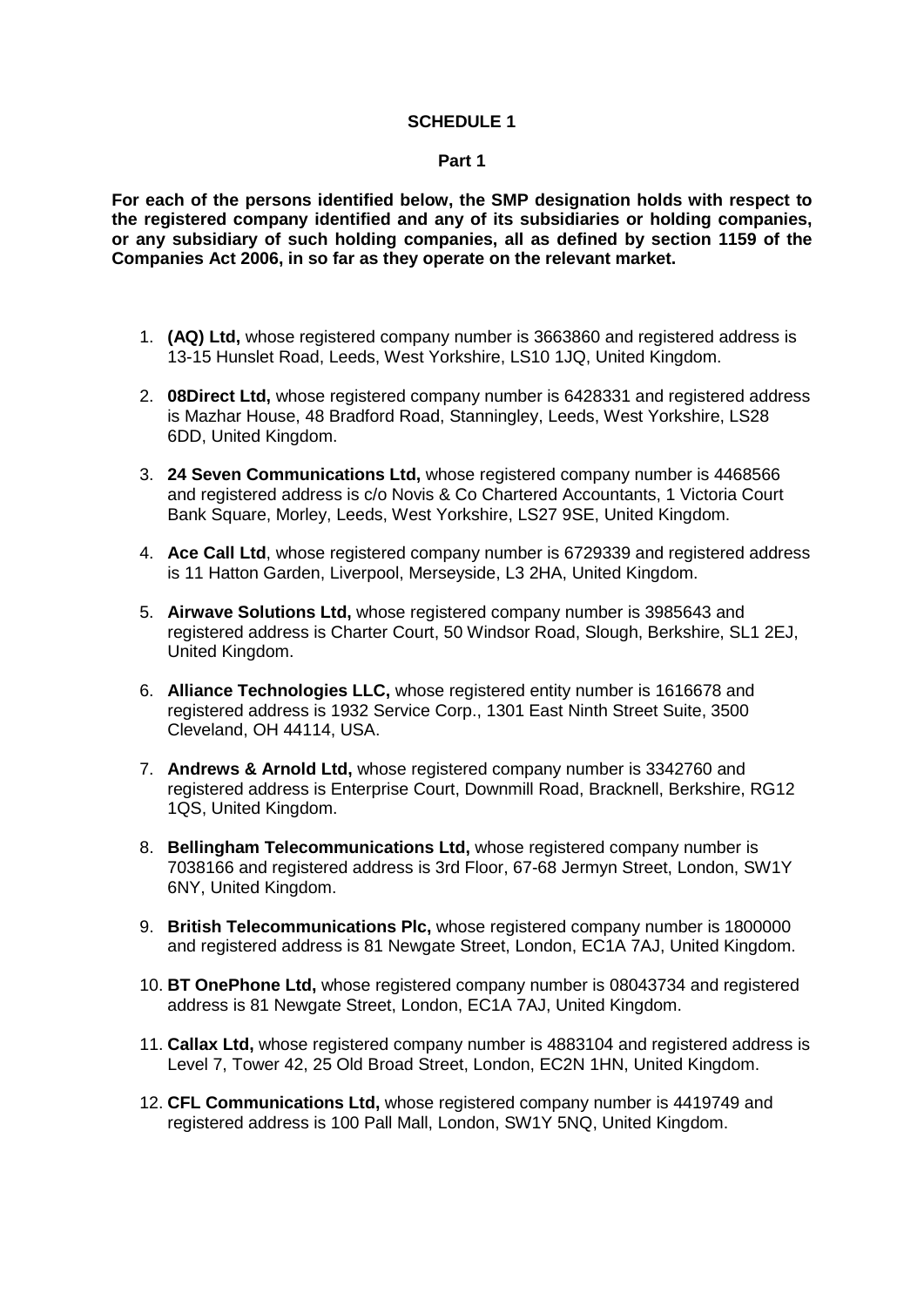- 13. **Cheers International Sales Ltd,** whose registered company number is 6288825 and registered address is Britannia House, 1-11 Glenthorne Road, London, W6 0LH, United Kingdom.
- 14. **Citrus Telecommunications Ltd,** whose registered company number is 3517870 and registered address is Second Floor, 99 Holdenhurst Road, Bournemouth, Dorset, BH8 8DY, United Kingdom.
- 15. **Cloud9 Communications Limited,** whose registered company number is 7153956 and registered address is Pinewood Crockford Lane, Chineham Business Park, Chineham, Basingstoke, Hampshire, RG24 8AL, United Kingdom.
- 16. **Compatel Ltd,** whose registered company number is 7456831 and registered address is 6th Floor, 94 Wigmore Street, London, W1U 3RF, United Kingdom.
- 17. **Confabulate Ltd,** whose registered company number is 5605939 and registered address is 9 Market Row, Saffron Walden, Essex, CB10 1HB, United Kingdom.
- 18. **Core Communication Services Ltd,** whose registered company number is 5467282 and registered address is 11 York Road, London, SE1 7NX, United Kingdom.
- 19. **Core Telecom Ltd,** whose registered company number is 5332008 and registered address is Mazhar House, 48 Bradford Road, Stanningley, Leeds, West Yorkshire, LS28 6DD, United Kingdom.
- 20. **Eclipse Tel Ltd,** whose registered company number is 6718575 and registered address is Avebury House, Second Floor, 55 Newhall Street, Birmingham, West Midlands, B3 3RB, United Kingdom.
- 21. **Edge Telecom Ltd,** whose registered company number is 3101247 and registered address is Global House, 2 Crofton Close, Lincoln, LN3 4NT, United Kingdom.
- 22. **Esendex Ltd,** whose registered company number is 4217280 and registered address is 15 Warwick Road, Stratford-Upon-Avon, Warwickshire, CV37 6YW, United Kingdom.
- 23. **Euro Thai Exchange Process Company Ltd,** whose registered company number is 10254601272 and registered address is 102/55 Floor.11, #1101 JC Tower, Soi Thonglor 25, Sukhumvit 55, Klongton NUA, Wattana, Bangkok 10110, Thailand.
- 24. **Flextel Ltd,** whose registered company number is 2772380 and registered address is Griffins Court, 24-32 London Road, Newbury, Berkshire, RG14 1JX, United Kingdom.
- <span id="page-4-1"></span>25. [**Fogg Mobile AB,** whose registered company number is 556795-1016 and registered address is Eriksbergsgatan 10, PO Box 5126, SE-102 43 Stockholm, Sweden]<sup>[3](#page-4-0)</sup>.

<span id="page-4-0"></span> $3$  We have put this MCP in square brackets because they told us that they currently have no plans to provide mobile voice call termination services within the market review period. Therefore, we are not currently proposing to designate them as having SMP. However, if they start providing mobile voice call termination services before the publication of our final statement or if they plan to do so in the period covered by this review, we would expect to include their termination services within our market definition and therefore designate them as having SMP and impose relevant SMP conditions on them.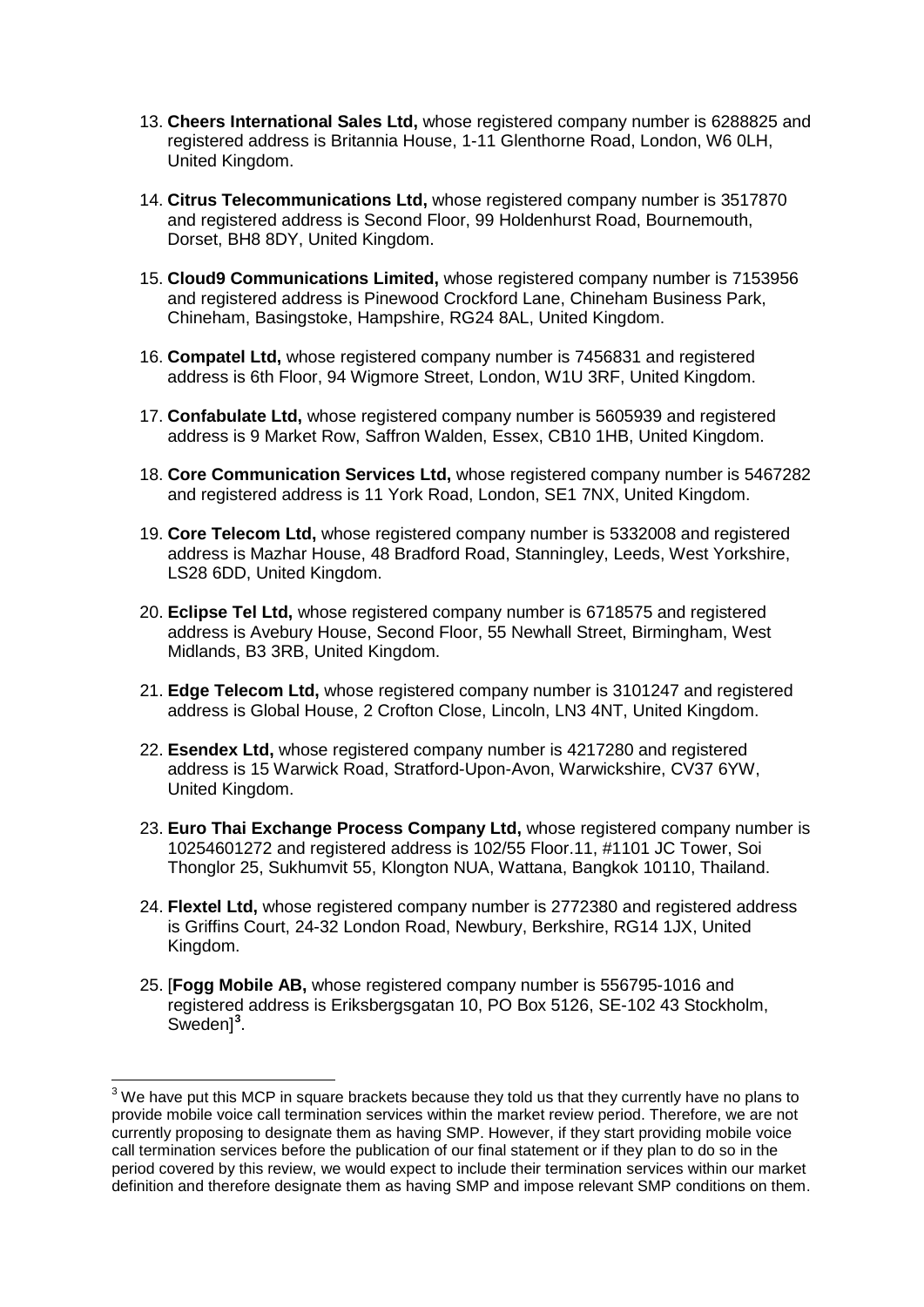- 26. **Globecom International Ltd,** whose registered company number is 003650V and registered address is 14 Albert Street, Douglas, Isle of Man, IM1 2QA.
- 27. **Hay Systems Ltd,** whose registered company number is SC201362 and registered address is c/o Grant Thornton UK LLP, 7 Exchange Crescent, Conference Square, Edinburgh, EH3 7AN, United Kingdom.
- 28. **Icron Network Ltd,** whose registered company number is 5445235 and registered address is 58 Marsh Wall, London, E14 9TP, United Kingdom.
- 29. **Invomo Ltd,** whose registered company number is 6267056 and registered address is Global House, 2 Crofton Close, Lincoln, Lincolnshire, LN3 4NT, United Kingdom.
- 30. **IPV6 Ltd,** whose registered company number is 6711525 and registered address is Berrycentre, Chiltern Drive, Surbiton, Surrey, KT5 8LS, United Kingdom.
- 31. **IV Response Ltd,** whose registered company number is 4318927 and registered address is 57-61 Mortimer Street, London, W1W 8HS, United Kingdom.
- 32. **JSC Ingenium (UK) Ltd,** whose registered company number is 7526243 and registered address is Winter Hill House, Station Approach, Marlow, Bucks, SL7 1NT, United Kingdom.
- 33. **LegendTel LLC,** whose DOS ID number is 3472935 and registered address is 45 John Street, Suite 711, New York, 10038, USA.
- 34. **Limitless Mobile Ltd,** whose registered company number is 7323927 and registered address is 1000 Cambridge Research Park, Cambridge, CB25 9BD, United Kingdom.
- 35. [**Lleidanetworks Serveis Telematics Ltd,** whose UK establishment number is BR008515 and registered address is Finsgate 5-7 Cranwood Street, London, EC1V 9EE, United Kingdom]<sup>[4](#page-5-0)</sup>.
- 36. **Lycamobile UK Ltd,** whose registered company number is 5903820 and registered address is 3rd Floor Walbrook Building, 195 Marsh Wall, London, E14 9SG, United Kingdom.
- 37. **Magrathea Telecommunications Ltd,** whose registered company number is 4260485 and registered address is Unit 5, Commerce Park, Brunel Road, Theale, Reading, RG7 4AB, United Kingdom.
- 38. **Manx Telecom Trading Ltd,** whose registered company number is 005629V and registered address is Isle of Man Business Park, Cooil Road, Braddan IM99 1HX.
- 39. **Marathon Telecom Ltd,** whose registered company number is 93007 and registered address is 28 Halkett Place, St Helier, Jersey, JE2 4WG.
- 40. **Mars Communications Ltd,** whose registered company number is 6478834 and registered address is Forest House, Forest Road, Ilford, Essex, IG6 3HJ, United Kingdom.

<span id="page-5-0"></span> $<sup>4</sup>$  See footnote [3](#page-4-1) above.</sup>  $\overline{\phantom{a}}$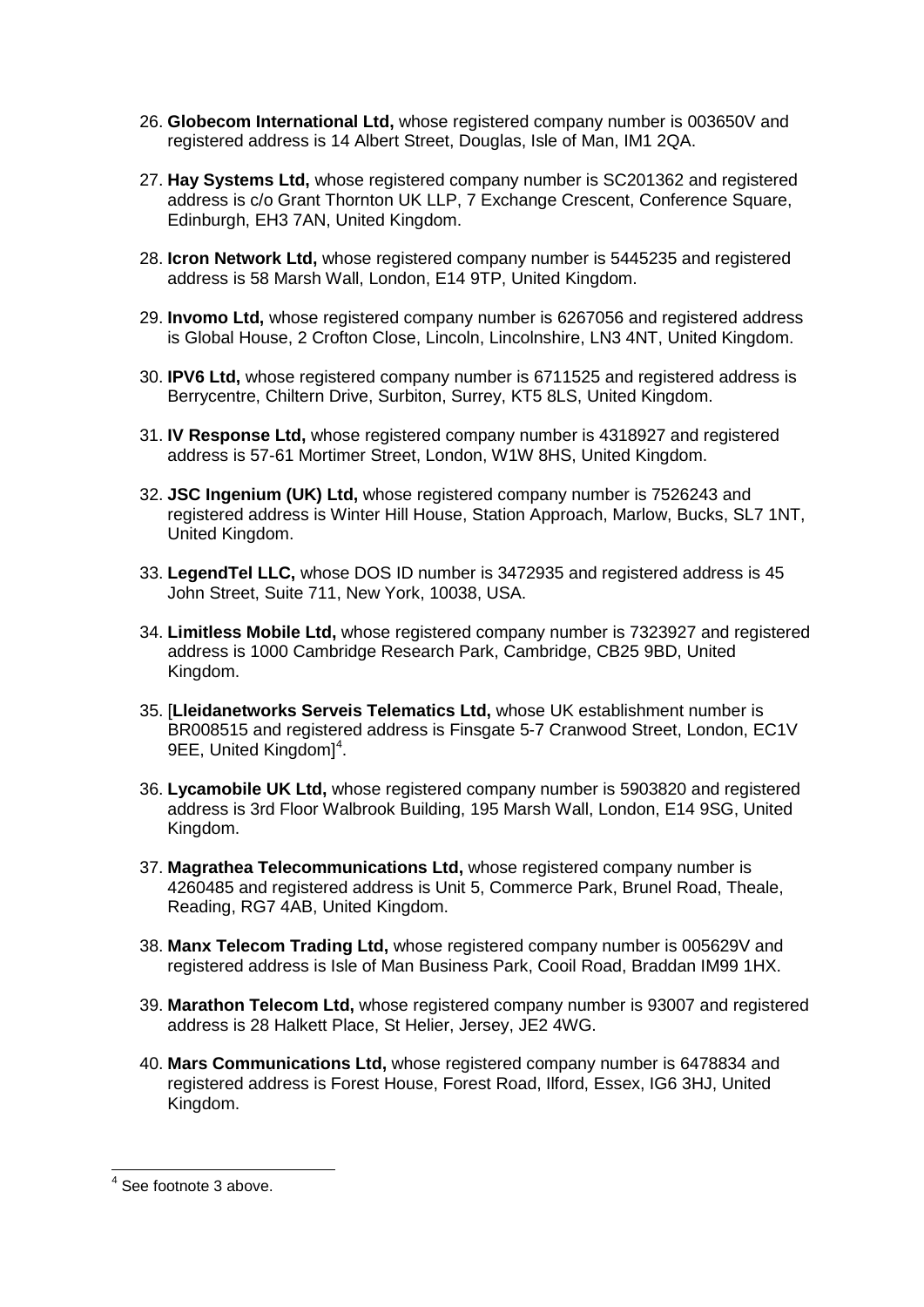- 41. **Moonshado Inc,** whose registered entity number is E0392882008-9 and registered address is 500 N Rainbow Blvd STE 300A, Las Vegas, NV 89107, USA.
- 42. **Mundio Mobile Ltd,** whose registered company number is 4553934 and registered address is 54 Marsh Wall, London, E14 9TP, United Kingdom.
- 43. **Nationwide Telephone Assistance Ltd,** whose registered company number is 4315226 and registered address is Ivy Lodge Farm, 179 Shepherds Hill, Harold Wood, Romford, Essex, RM3 0NR, United Kingdom.
- 44. **Netfuse Telecom Ltd,** whose registered company number is 7923863 and registered address is Unit 11, Hove Business Centre, Fonthill Road, Hove, East Sussex, BN3 6HA, United Kingdom.
- 45. [**Nextgen Mobile Ltd,** whose registered company number is 4775987 and registered address is Saxon House - 1st Floor, John Roberts Business Park, Pean Hill, Canterbury, Kent, CT[5](#page-6-0) 3BJ, United Kingdom]<sup>5</sup>.
- 46. **Nodemax Ltd,** whose registered company number is 6127089 and registered address is 75 Springfield Road, Chelmsford, Essex, CM2 6JB, United Kingdom.
- 47. **Orca Digital Ltd,** whose registered company number is 5836806 and registered address is The Barley Mow Centre, 10 Barley Mow Passage, Chiswick, London, W4 4PH, United Kingdom.
- 48. **Oxygen8 Communications UK Ltd,** whose registered company number is 3383285 and registered address is 12th Floor Lyndon House, 58-62 Hagley Road, Birmingham, B16 8PE, United Kingdom.
- 49. **Premium O Ltd,** whose registered company number is 6762329 and registered address is Beacon House, Ibstone Road, Stokenchurch, High Wycombe, Buckinghamshire, HP14 3FE, United Kingdom.
- 50. **Premium Routing GmbH,** whose registered company number is CHE-113.847.561 and registered address is Steinackerstrasse 2, CH-8302, Kloten, Switzerland.
- 51. **Proton Telecom Ltd,** whose registered company number is 5570915 and registered address is Barclays House, Gatehouse Way, Aylesbury, Buckhinghamshire, HP19 8DB, United Kingdom.
- 52. **QX Telecom Ltd,** whose registered company number is 3820728 and registered address is 2 Glenmore Close, Thatcham, Berkshire, RG19 3XR, United Kingdom.
- 53. **Resilient Networks Plc,** whose registered company number is 1403177 and registered address is 25/27 Shaftesbury Avenue, London, W1D 7EQ, United Kingdom.
- 54. **Rexcom Tech Ltd,** whose registered company number is 6693961 and registered address is Basilica House, 334 Southend Road, Wickford, Essex, SS11 8QS, United Kingdom.

<span id="page-6-0"></span> $5$  See footnote [3](#page-4-1) above.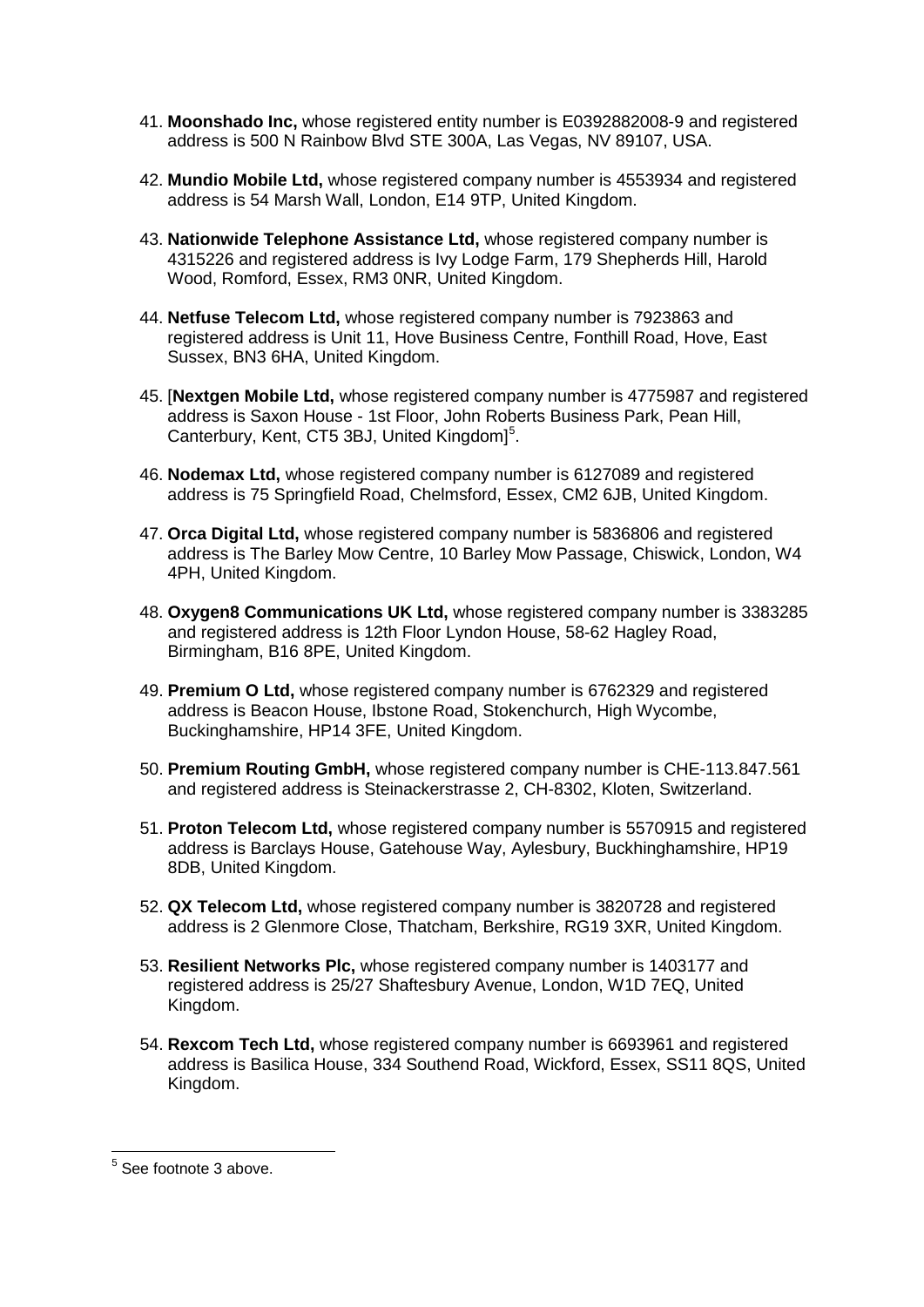- 55. **Simwood eSMS Ltd,** whose registered company number is 3379831 and registered address is c/o HW Chartered Accountants Keepers Lane, The Wergs, Wolverhampton, WV6 8UA, United Kingdom.
- 56. **Sky Telecom Ltd,** whose registered company number is 6974505 and registered address is 1st Floor Holborn Gate, 330 High Holborn, London, WC1V 7QT, United Kingdom.
- 57. **Sound Advertising Ltd,** whose registered company number is 3218628 and registered address is Aston House, Cornwall Avenue, London, N3 1LF, United Kingdom.
- 58. **Spacetel UK Ltd,** whose registered company number is 3036383 and registered address is 75 Westow Hill, London, SE19 1TX, United Kingdom.
- 59. **SSE Energy Supply Limited,** whose registered company number is 3757502 and registered address is 55 Vastern Road, Reading, Berkshire, RG1 8BU, United Kingdom.
- 60. **Stour Marine Ltd,** whose registered company number is 5914603 and registered address is Good Easter House, Good Easter, Chelmsford, Essex, CM1 4RS, United Kingdom.
- 61. **Subhan Universal Ltd[6](#page-7-0) ,** whose registered company number is 5642502 and registered address is 1st Floor, 91-92 Charles Henry Street, Highgate, Birmingham, West Midlands, B12 0SJ, United Kingdom.
- 62. **Swiftnet Ltd,** whose registered company number is 2469394 and registered address is Britannia House, 958-964 High Road, London, N12 9RY, United Kingdom.
- 63. **Switch Services Ltd[7](#page-7-1) ,** whose registered company number is 4968578 and registered address is 30 Queen Square, Bristol, BS1 4ND, United Kingdom.
- 64. **Synectiv Ltd,** whose registered company number is 3706138 and registered address is 2 Spring Villa Park, Spring Villa Road, Edgware, Middlesex, HA8 7EB, United Kingdom.
- 65. **TalkTalk Communications Ltd,** whose registered company number is 3849133 and registered address is Stanford House, Garrett Field, Birchwood, Warrington, WA3 7BH, United Kingdom.
- 66. **Telecom North America Mobile Inc,** whose registered entity number is C11057- 1999 and registered address is 311 West Third St., Carson City, USA, NV 89703.

<span id="page-7-0"></span> $6$  According to information available from Companies House, on 1 April 2014 the Registrar of Companies gave notice that, unless cause is shown to the contrary, at the expiration of 3 months from that date, the name of Subhan Universal Ltd will be struck off the register and the company will be dissolved. For consultation purposes, we are proposing to designate this MCP as having SMP since the company has not been dissolved yet. We will check again the status of Subhan Universal Ltd before publication of the final statement.<br><sup>7</sup> We understand that the mobile number ranges allocated to Switch Services Ltd, which is in

<span id="page-7-1"></span>administration, are currently used to provide mobile services by a company belonging to the same group as Switch Services Ltd (Equiinet Ltd). We also understand that Equiinet Ltd. intends to apply for a transfer of the allocation of the mobile number ranges currently held by Switch Services Ltd.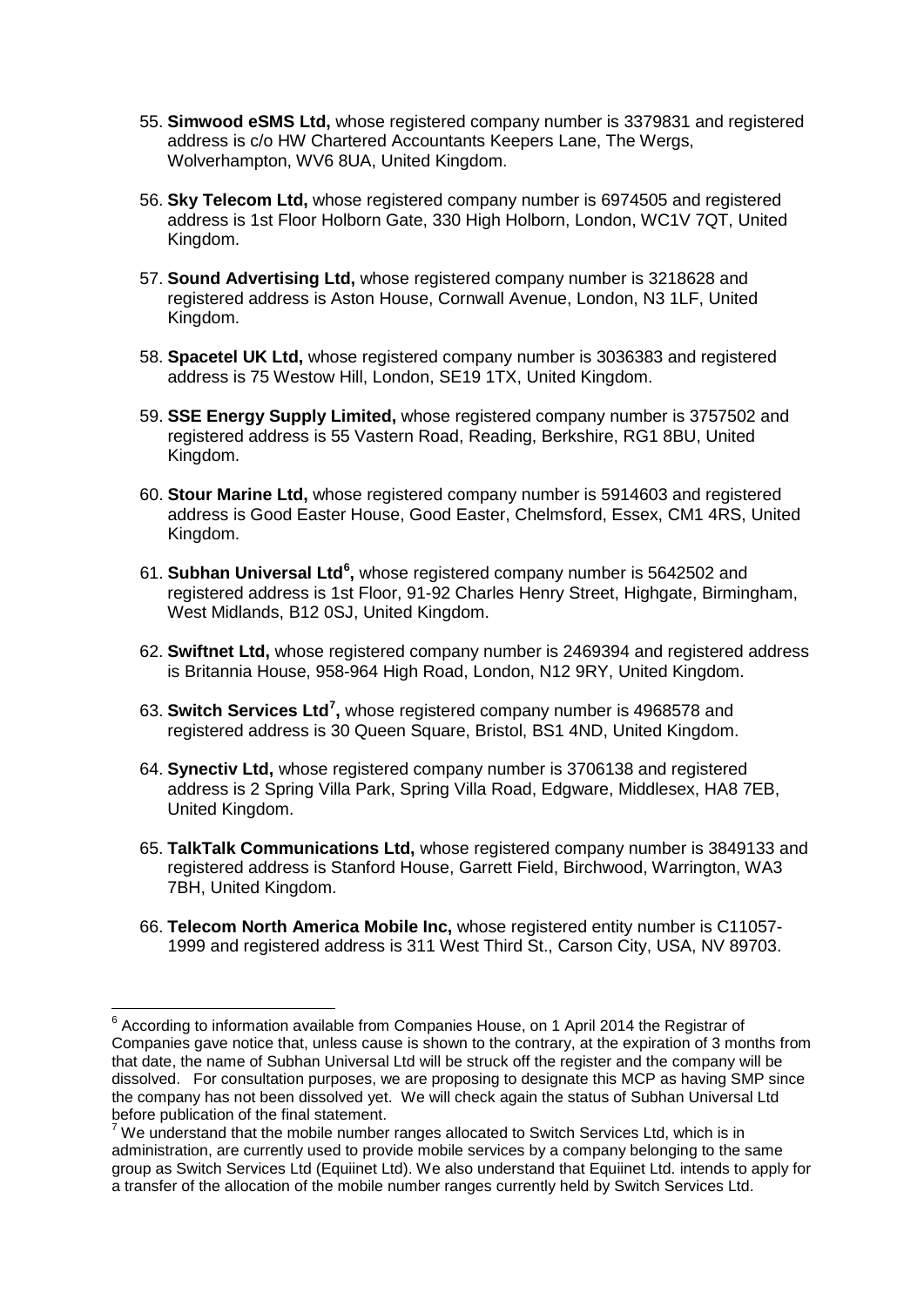- 67. **Telecom2 Ltd,** whose registered company number is 6926334 and registered address is 29th Floor, 1 Canada Square, London, E14 5AA, United Kingdom.
- 68. **Teleena UK Ltd,** whose registered company number is 7069424 and registered address is New Derwent House, 69-73 Theobalds Road, London, WC1X 8TA, United Kingdom.
- 69. **Telephony Services Ltd,** whose registered company number is 5134355 and registered address is 1st Floor Westpoint, James Street West, Bath, England, BA1 2DA, United Kingdom.
- 70. **Telesign Mobile Ltd,** whose registered company number is 4546322 and registered address is 2nd Floor Kingsgate House, 115 High Holborn, London, WC1V 6JJ, United Kingdom.
- 71. [**Teleware Plc,** whose registered company number is 4756742 and registered address is Teleware House, York Road, Thirsk, North Yorkshire, YO7 3BX, United Kingdom]<sup>[8](#page-8-0)</sup>.
- 72. **Test2date B.V,** whose registered company number is 30194024 and registered address is Ypelobrink 150, 7544 CG, Enschede, The Netherlands.
- 73. **TG Support Ltd,** whose registered company number is 5370731 and registered address is 202 Linton House, 164-180 Union Street, Southwark, London, SE1 0LH, United Kingdom.
- 74. **Tismi BV,** whose registered company number is 32081827 and registered address is Catharijnesingel 30 G, 3511 GB, Utrecht, The Netherlands.
- 75. **Titanium Ltd,** whose registered company number is 6952284 and registered address is 10 Kenyon Street, Hockley, Birmingham, West Midlands, B18 6AR, United Kingdom.
- 76. **Truphone Ltd,** whose registered company number is 4187081 and registered address is c/o Simmons & Simmons LLP, Citypoint, 1 Ropemaker Street, London, EC2Y 9SS, United Kingdom.
- 77. **UK Broadband Ltd,** whose registered company number is 4713634 and registered address is 20-22 Bedford Row, London, WC1R 4JS, United Kingdom.
- 78. **Virgin Mobile Telecoms Ltd,** whose registered company number is 3707664 and registered address is Media House, Bartley Wood Business Park, Hook, Hampshire, RG27 9UP, United Kingdom.
- 79. **Voicetec Systems Ltd,** whose registered company number is 3948745 and registered address is 75 Westow Hill, London, SE19 1TX, United Kingdom.
- 80. **Vortex Telecom Ltd,** whose registered company number is 6107494 and registered address is The Apex, 2 Sheriffs Orchard, Coventry, CV1 3PP, United Kingdom.
- 81. **Voxbone SA,** whose registered company number is BE 0478.928.788 and registered address is Avenue Louise 489, 1050 Brussels, Belgium.

<span id="page-8-0"></span> $8$  See footnote [3](#page-4-1) above.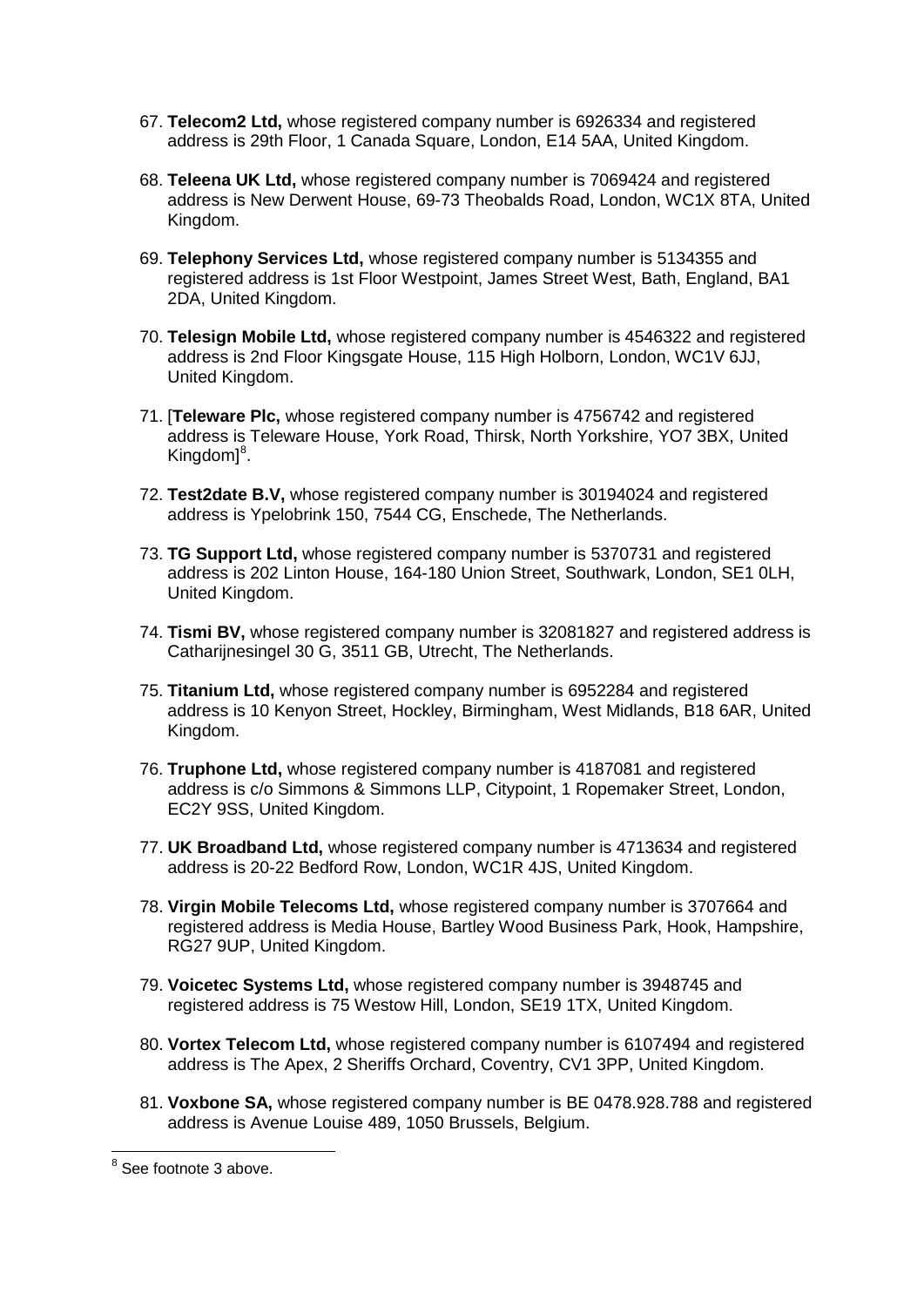82. **Wavecrest (UK) Ltd,** whose registered company number is 3042254 and registered address is 1st Floor Bishopsgate Court, 4-12 Norton Folgate, London, E1 6DB, United Kingdom.

## **Part 2**

**For each of the persons identified below, the SMP designation holds with respect to the registered company identified and any of its subsidiaries or holding companies, or any subsidiary of such holding companies, all as defined by section 1159 of the Companies Act 2006, in so far as they operate on the relevant market.** 

- 1. **EE Ltd,** whose registered company number is 2382161 and registered address is Trident Place, Mosquito Way, Hatfield, Hertfordshire, AL10 9BW, United Kingdom.
- 2. **Hutchison 3G UK Ltd,** whose registered company number is 3885486 and registered address is Star House, 20 Grenfill Road, Maidenhead, Berkshire, SL6 1EH, United Kingdom.
- 3. **Telefonica UK Ltd**, whose registered company number is 1743099 and registered address is 260 Bath Road, Slough, Berkshire, SL1 4DX, United Kingdom.
- 4. **Vodafone Ltd**, whose registered company number is 1471587 and registered address is Vodafone House, The Connection, Newbury, Berkshire, RG12 2FN, United Kingdom.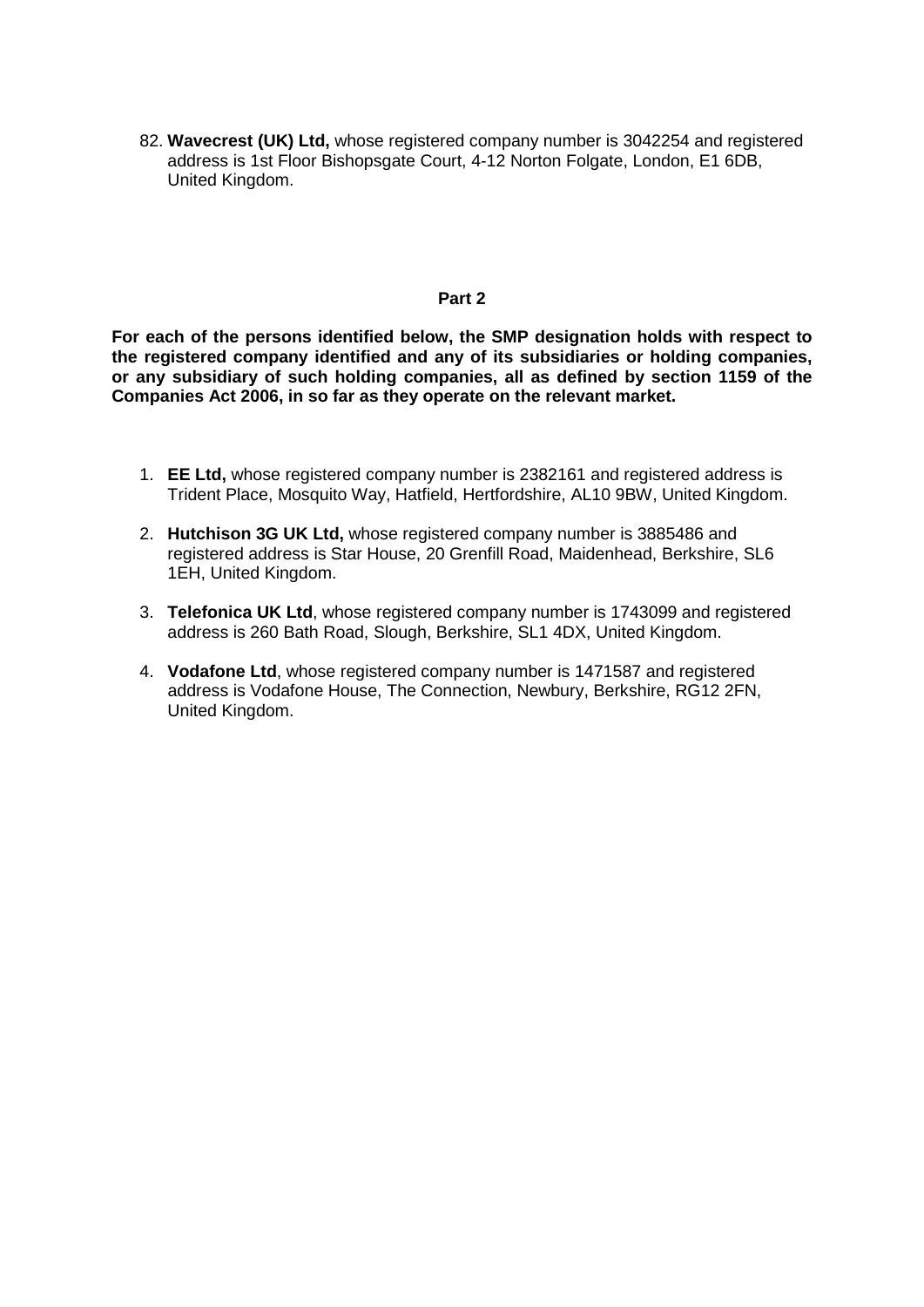# **SCHEDULE 2**

#### **The SMP Conditions**

## **Part 1: Definitions and interpretation**

1. In this Schedule -

"Call" means a voice call which originates on a public electronic communications network (whether fixed or mobile) and is terminated to a mobile number within a number range allocated to the dominant provider by Ofcom, for which the dominant provider is able to set the call termination charge;

"call termination charge**"** means either a fixed-to-mobile call termination charge or a mobileto-mobile call termination charge.

"controlling percentage" means-

(i) in relation to the Second Relevant Period, the amount of change in the Consumer Prices Index in the period of 12 months ending on the 31 December immediately before the beginning of that relevant period, expressed as a percentage (rounded to one decimal place) of that Consumer Prices Index as at the beginning of that period; reduced by 3.4%; and

(ii) in relation to the Third Relevant Period, the amount of change in the Consumer Prices Index in the period of 12 months ending on the 31 December immediately before the beginning of that relevant period, expressed as a percentage (rounded to one decimal place) of that Consumer Prices Index as at the beginning of that period; reduced by 4.3%.

"Consumer Prices Index" means the index of consumer prices compiled by an agency or a public body on behalf of Her Majesty's Government or a governmental department (which is the Office for National Statistics at the time of publication of this Notification) from time to time in respect of all items;

"fixed-to-mobile call" means a Call originating on a fixed public electronic communications network;

"fixed-to-mobile call termination charge" means the charge made by the dominant provider to terminate a fixed-to-mobile call;

"mobile number" means a UK telephone number that is: (a) adopted or otherwise used to identify apparatus designed or adapted to be capable of being used while in motion; and, (b) designated under the National Telephone Numbering Plan (NTNP) for use in connection with Mobile Services (as that term is defined in the NTNP);

"mobile-to-mobile call" means a Call originating on a mobile public electronic communications network of another mobile communications provider;

"mobile-to-mobile call termination charge" means the charge made by the dominant provider to terminate a mobile-to-mobile call;

"network access" means the provision of interconnection to the public electronic communications network provided by the dominant provider, together with any services, facilities or arrangements which are necessary for the provision of electronic communications services over that interconnection;

**"**Ofcom**"** means the Office of Communications;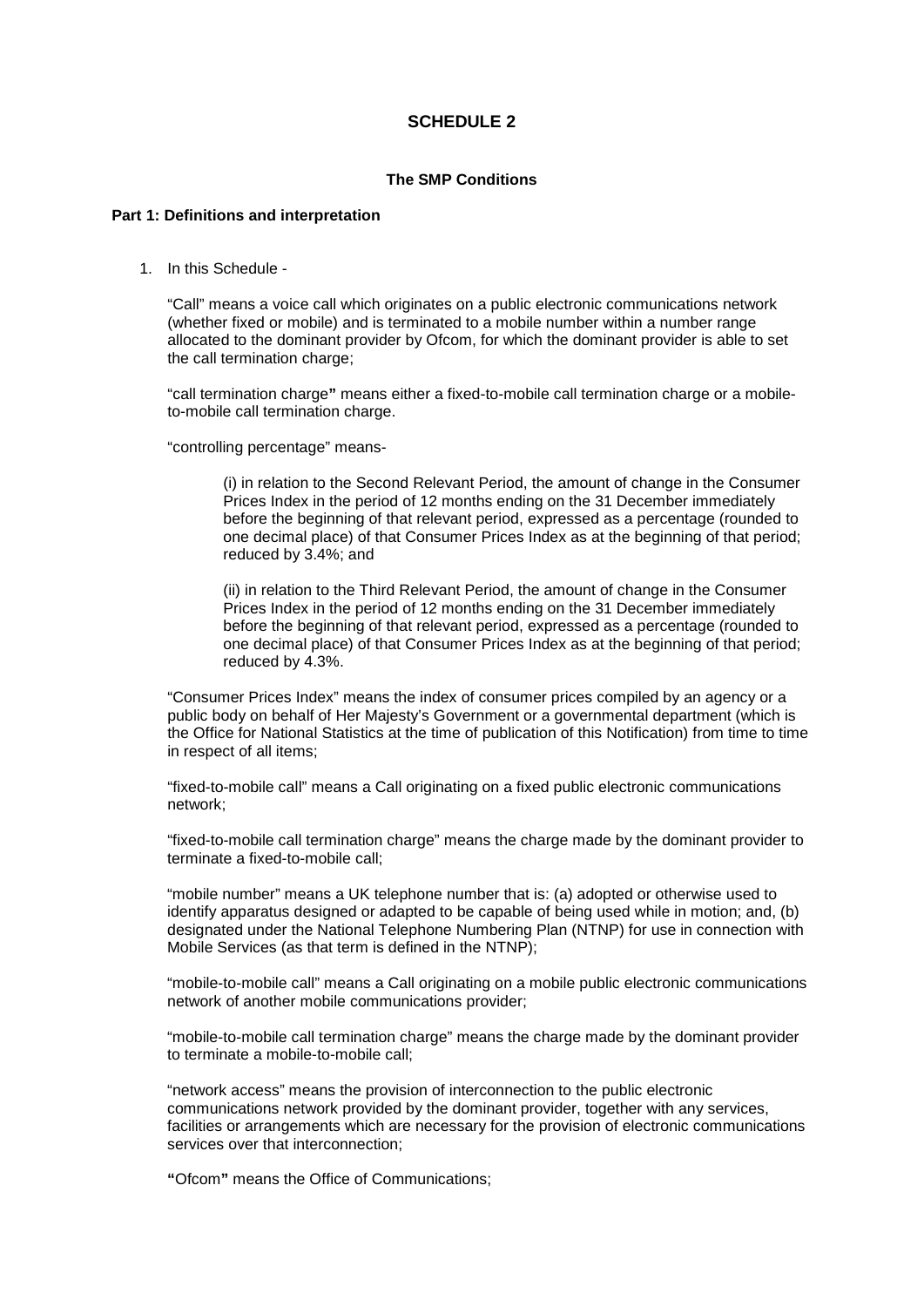"pence per minute" means the sum in pence charged for a minute of a Call;

"relevant period" means any of the following -

(i) the period of twelve months beginning on 1 April 2015 and ending on 31 March 2016 (the "First Relevant Period");

(ii) the period of twelve months beginning on 1 April 2016 and ending on 31 March 2017 (the "Second Relevant Period");

(iii) the period of twelve months beginning on 1 April 2017 and ending on 31 March 2018 (the "Third Relevant Period");

and

"third party" means a person operating a public electronic communications network.

- 2. For the purpose of interpreting the conditions in Part 2 of this Schedule
	- (a) Except in so far as the context otherwise requires, words or expressions shall have the meaning ascribed to them in paragraph 1 of this Part above and otherwise any word or expression shall have the same meaning as it has in the Communications Act 2003;
	- (b) the Interpretation Act 1978 shall apply as if each of the SMP conditions were an Act of Parliament (c. 30); and
	- (c) headings and titles shall be disregarded.

#### **Part 2: SMP conditions**

#### **Condition M1 – Requirement to provide network access on reasonable request**

**M1.1** Where a third party reasonably requests in writing network access, the dominant provider shall provide that network access.

**M1.2** The dominant provider shall provide network access in accordance with condition M1.1 as soon as reasonably practicable and on fair and reasonable terms and conditions and on such terms and conditions as Ofcom may from time to time direct.

**M1.3** In relation to charges, the dominant provider shall comply with condition M3 below.

**M1.4** The dominant provider shall comply with any direction Ofcom may make from time to time under this condition.

**M1.5** This condition M1 applies to the persons named in Part 1 and Part 2 of Schedule 1. The term "dominant provider" means each of those persons.

#### **Condition M2 – Requirement not to unduly discriminate**

**M2.1** The dominant provider shall not unduly discriminate against particular persons or against a particular description of persons, in relation to matters connected with network access.

**M2.2** This condition M2 applies to the persons named in Part 2 of Schedule 1. The term "dominant provider" means each of those persons.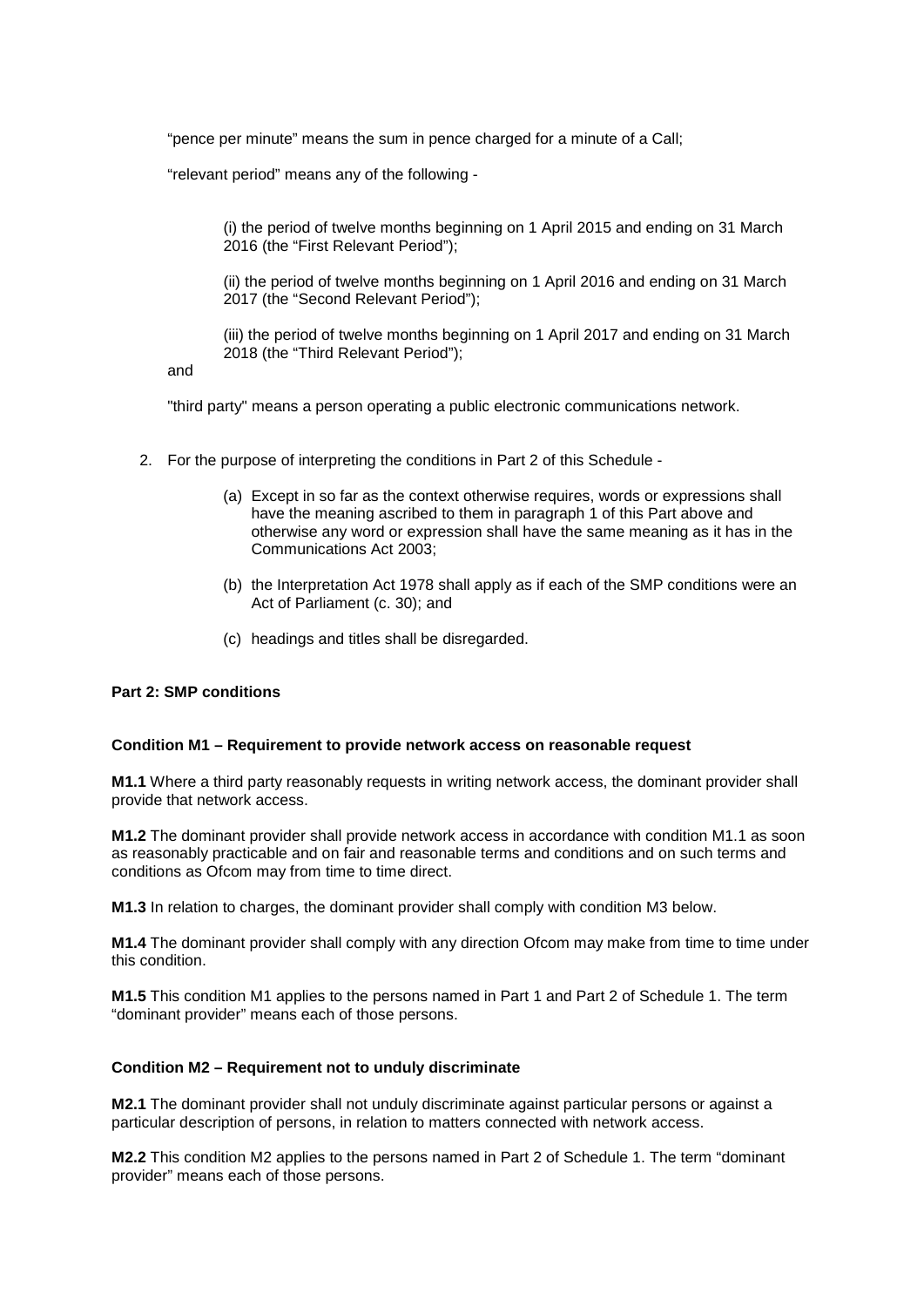#### **Condition M3 – Call termination charges**

**M3.1** The dominant provider shall ensure that for each Call on any day, during any relevant period, the call termination charge (which shall be expressed in pence per minute) does not exceed the charge ceiling.

**M3.2** The charge ceiling is $^9$  $^9$  -

- (a) for any Call on a day in the First Relevant Period, 0.545 pence per minute;
- (b) for any Call on a day in the Second Relevant Period and Third Relevant Period
	- a. an amount equal to
		- i. the charge ceiling, expressed in pence per minute (rounded to three decimal places), in the relevant period preceding the relevant period in which the Call was made; multiplied by,
		- ii. the sum of 100 per cent and the controlling percentage for the relevant period in which the Call was made, and is
	- b. expressed as being pence per minute and rounded to three decimal places.

**M3.3** Without prejudice to Ofcom's statutory information gathering powers, the dominant provider shall provide to Ofcom in writing any information reasonably required by Ofcom for the dominant provider to demonstrate compliance with this condition at any time upon reasonable notice.

**M3.4** The dominant provider shall comply with any direction Ofcom may make from time to time under this condition.

**M3.5** This condition M3 applies to the persons named in Part 1 and Part 2 of Schedule 1. The term "dominant provider" means each of those persons.

#### **Condition M4 – Requirement to publish charges**

**M4.1** Unless Ofcom otherwise consents in writing, the dominant provider shall publish its call termination charges, and do so separately from any of its other interconnection charges (including other termination charges).

**M4.2** The dominant provider shall publish the call termination charges which will apply after 1 April 2015, before that date.

**M4.3** The dominant provider shall publish any proposed amendment to the call termination charges (a "change notice") not less than twenty eight days before the date that any such amendment comes into effect.

**M4.4** Publication shall be effected by -

 $\overline{a}$ 

(a) sending a copy of such information or any appropriate parts of it to any person who may reasonably request such a copy; and

(b) placing a readily accessible copy of such information on a relevant and publicly accessible website operated or controlled by the dominant provider, or on behalf of the dominant provider.

<span id="page-12-0"></span> $9$  These are the base case values expressed in nominal terms (using our estimate of inflation) for the range on which we are consulting.